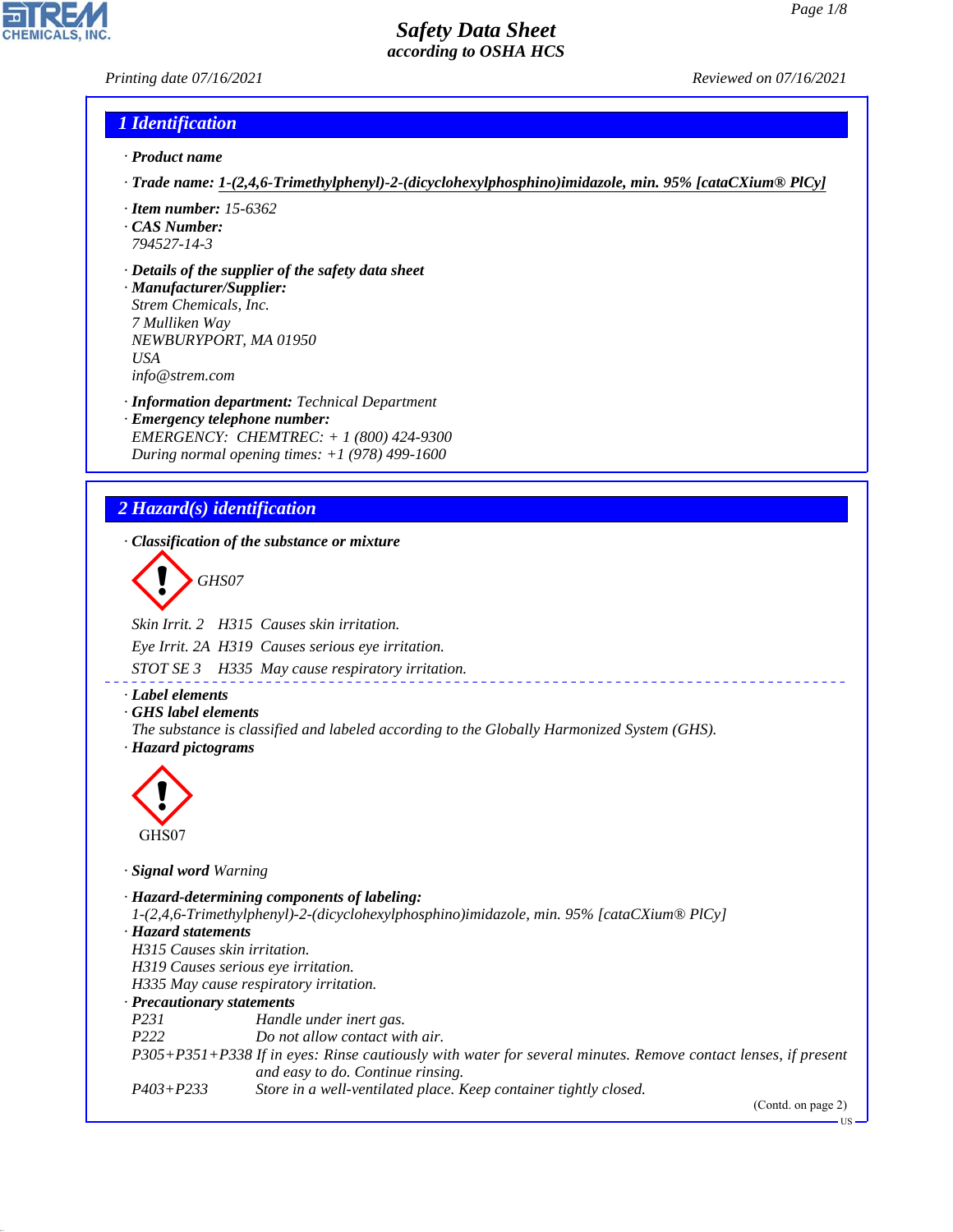*Printing date 07/16/2021 Reviewed on 07/16/2021*



#### *3 Composition/information on ingredients*

*· Chemical characterization: Substances*

*· CAS No. Description*

*794527-14-3 1-(2,4,6-Trimethylphenyl)-2-(dicyclohexylphosphino) imidazole, min. 95% [cataCXium® PlCy]*

## *4 First-aid measures*

*· Description of first aid measures*

*· After inhalation: In case of unconsciousness place patient stably in side position for transportation.*

- *· After skin contact: Immediately wash with water and soap and rinse thoroughly.*
- *· After eye contact:*

*Rinse opened eye for several minutes under running water. If symptoms persist, consult a doctor.*

- *· After swallowing: If symptoms persist consult doctor.*
- *· Information for doctor:*
- *· Most important symptoms and effects, both acute and delayed No further relevant information available.*
- *· Indication of any immediate medical attention and special treatment needed No further relevant information available.*

## *5 Fire-fighting measures*

- *· Extinguishing media*
- *· Suitable extinguishing agents: Use fire fighting measures that suit the environment.*
- *· Special hazards arising from the substance or mixture No further relevant information available.*
- *· Advice for firefighters*

44.1.1

*· Protective equipment: No special measures required.*

(Contd. on page 3)

US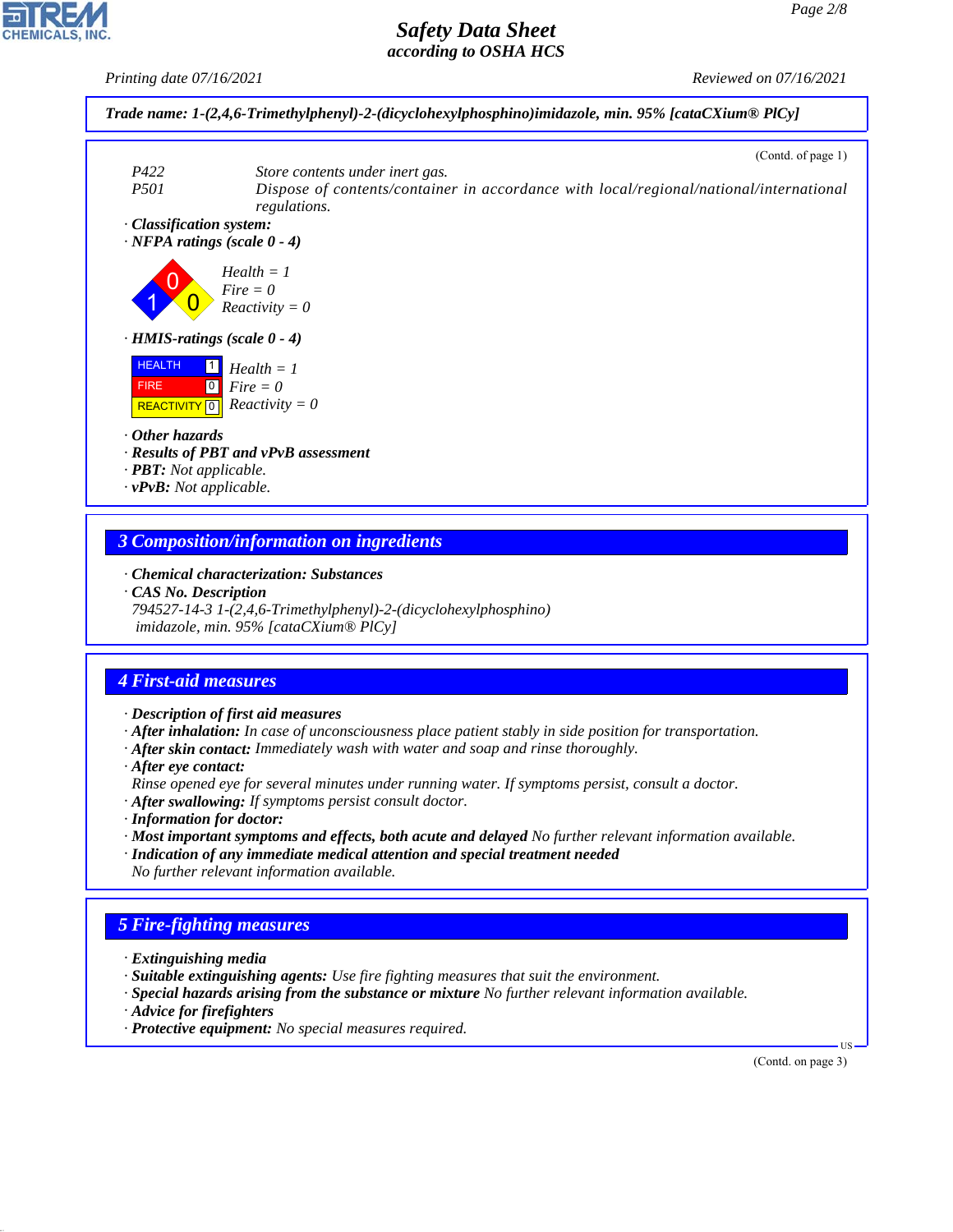*Printing date 07/16/2021 Reviewed on 07/16/2021*

*Trade name: 1-(2,4,6-Trimethylphenyl)-2-(dicyclohexylphosphino)imidazole, min. 95% [cataCXium® PlCy]*

(Contd. of page 2)

#### *6 Accidental release measures*

- *· Personal precautions, protective equipment and emergency procedures Not required.*
- *· Environmental precautions: No special measures required.*
- *· Methods and material for containment and cleaning up: Dispose contaminated material as waste according to item 13. Ensure adequate ventilation.*
- *· Reference to other sections See Section 7 for information on safe handling. See Section 8 for information on personal protection equipment. See Section 13 for disposal information.*
- *· Protective Action Criteria for Chemicals*

*· PAC-1:*

*Substance is not listed.*

*· PAC-2:*

*Substance is not listed.*

*· PAC-3:*

*Substance is not listed.*

### *7 Handling and storage*

*· Handling: Handle under inert gas.*

- *· Precautions for safe handling Open and handle receptacle with care.*
- *· Information about protection against explosions and fires: No special measures required.*
- *· Conditions for safe storage, including any incompatibilities*
- *· Storage: Store contents under inert gas.*
- *· Requirements to be met by storerooms and receptacles: No special requirements.*
- *· Information about storage in one common storage facility: Not required.*
- *· Further information about storage conditions: Keep receptacle tightly sealed.*
- *· Specific end use(s) No further relevant information available.*

#### *8 Exposure controls/personal protection*

- *· Additional information about design of technical systems: No further data; see item 7.*
- *· Control parameters*
- *· Components with limit values that require monitoring at the workplace: Not required.*
- *· Additional information: The lists that were valid during the creation were used as basis.*
- *· Exposure controls*

44.1.1

- *· Personal protective equipment:*
- *· General protective and hygienic measures: Keep away from foodstuffs, beverages and feed. Immediately remove all soiled and contaminated clothing. Wash hands before breaks and at the end of work. Avoid contact with the eyes and skin.*

*· Breathing equipment: A NIOSH approved respirator in accordance with 29 CFR 1910.134.*

(Contd. on page 4)



US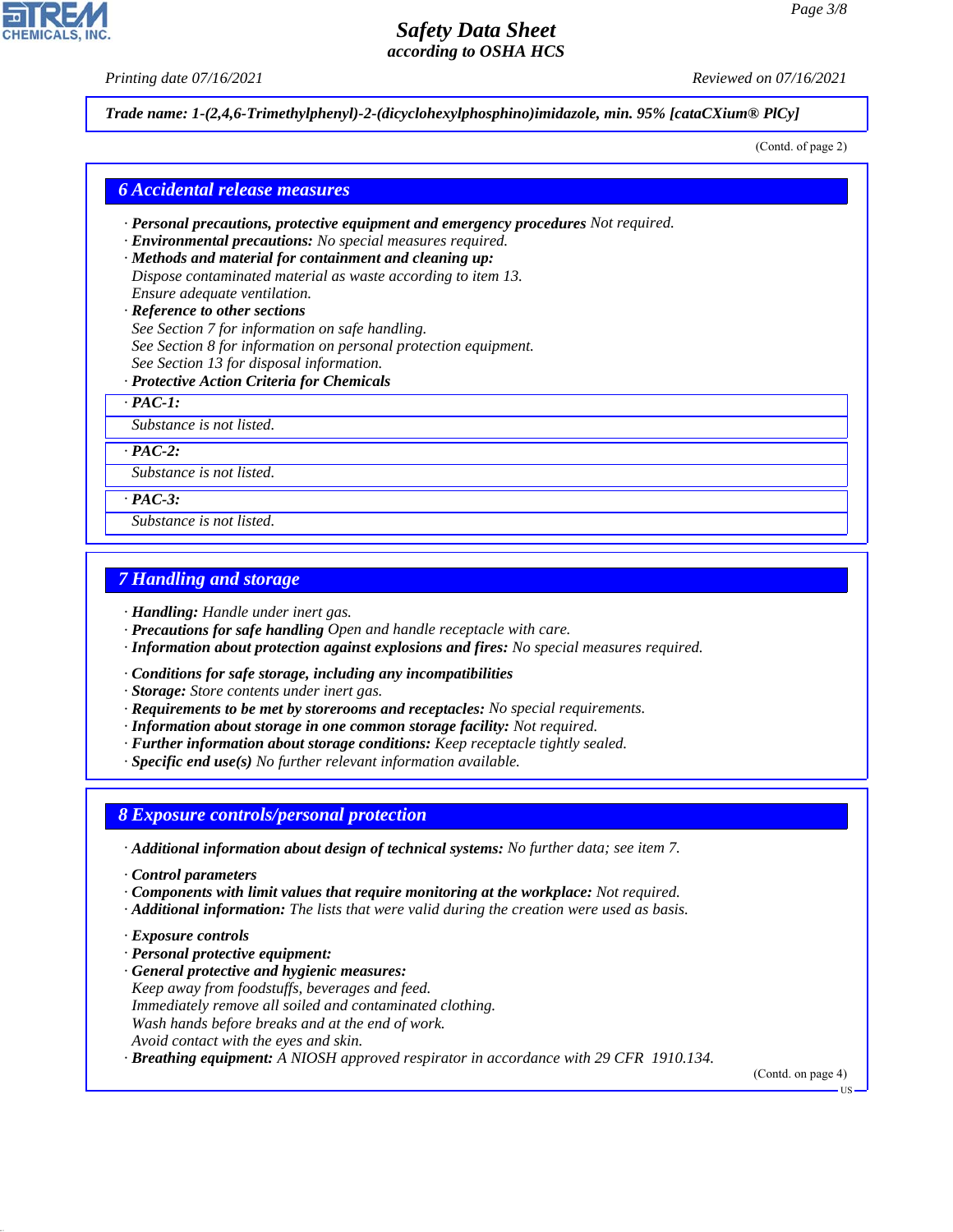**CHEMICALS, INC** 

*Printing date 07/16/2021 Reviewed on 07/16/2021*

(Contd. of page 3)

*Trade name: 1-(2,4,6-Trimethylphenyl)-2-(dicyclohexylphosphino)imidazole, min. 95% [cataCXium® PlCy]*

*· Protection of hands:*



\_S*Protective gloves*

*The glove material has to be impermeable and resistant to the product/ the substance/ the preparation. Due to missing tests no recommendation to the glove material can be given for the product/ the preparation/ the chemical mixture.*

*Selection of the glove material on consideration of the penetration times, rates of diffusion and the degradation*

*· Material of gloves*

*The selection of the suitable gloves does not only depend on the material, but also on further marks of quality and varies from manufacturer to manufacturer.*

*· Penetration time of glove material*

*The exact break through time has to be found out by the manufacturer of the protective gloves and has to be observed.*

*· Eye protection:*



44.1.1

\_R*Tightly sealed goggles*

| <b>9 Physical and chemical properties</b>                                                                    |                                               |  |
|--------------------------------------------------------------------------------------------------------------|-----------------------------------------------|--|
| · Information on basic physical and chemical properties<br><b>General Information</b><br>$\cdot$ Appearance: |                                               |  |
| Form:                                                                                                        | Powder                                        |  |
| Color:                                                                                                       | White                                         |  |
| $\cdot$ Odor:                                                                                                | undistinguishable                             |  |
| · Odor threshold:                                                                                            | Not determined.                               |  |
| $\cdot$ pH-value:                                                                                            | Not applicable.                               |  |
| Change in condition<br>Melting point/Melting range:<br><b>Boiling point/Boiling range:</b>                   | Undetermined.<br>Undetermined.                |  |
| · Flash point:                                                                                               | Not applicable.                               |  |
| · Flammability (solid, gaseous):                                                                             | Not determined.                               |  |
| · Ignition temperature:                                                                                      |                                               |  |
| <b>Decomposition temperature:</b>                                                                            | Not determined.                               |  |
| $\cdot$ Auto igniting:                                                                                       | Not determined.                               |  |
| · Danger of explosion:                                                                                       | Product does not present an explosion hazard. |  |
| · Explosion limits:                                                                                          |                                               |  |
| Lower:                                                                                                       | Not determined.                               |  |
| <b>Upper:</b>                                                                                                | Not determined.                               |  |
| · Vapor pressure:                                                                                            | Not applicable.                               |  |
| $\cdot$ Density:                                                                                             | Not determined.                               |  |
| · Relative density                                                                                           | Not determined.                               |  |

**IIS**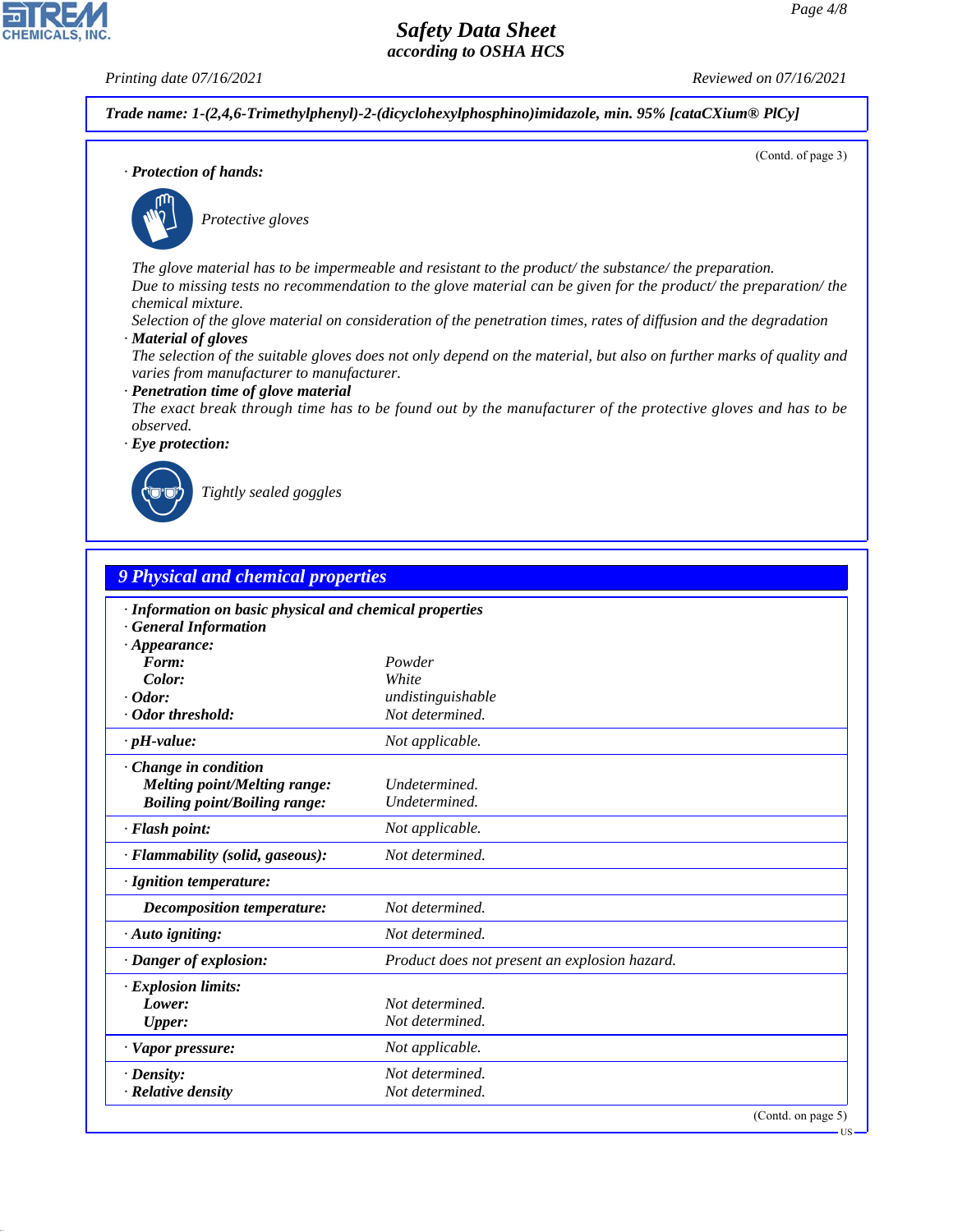*Printing date 07/16/2021 Reviewed on 07/16/2021*

#### *Trade name: 1-(2,4,6-Trimethylphenyl)-2-(dicyclohexylphosphino)imidazole, min. 95% [cataCXium® PlCy]*

|                                                            |                                            | (Contd. of page 4) |
|------------------------------------------------------------|--------------------------------------------|--------------------|
| · Vapor density                                            | Not applicable.                            |                    |
| $\cdot$ Evaporation rate                                   | Not applicable.                            |                    |
| · Solubility in / Miscibility with                         |                                            |                    |
| Water:                                                     | <i>Insoluble.</i>                          |                    |
| · Partition coefficient (n-octanol/water): Not determined. |                                            |                    |
| · Viscosity:                                               |                                            |                    |
| Dynamic:                                                   | Not applicable.                            |                    |
| Kinematic:                                                 | Not applicable.                            |                    |
| · Solvent content:                                         |                                            |                    |
| Organic solvents:                                          | $0.0\%$                                    |                    |
| <b>VOC</b> content:                                        | 0.0 g/l / 0.00 lb/gl                       |                    |
| Solids content:                                            | $100.0\%$                                  |                    |
| $\cdot$ Other information                                  | No further relevant information available. |                    |

## *10 Stability and reactivity*

- *· Reactivity No further relevant information available.*
- *· Chemical stability*
- *· Thermal decomposition / conditions to be avoided: No decomposition if used according to specifications.*
- *· Possibility of hazardous reactions No dangerous reactions known.*
- *· Conditions to avoid No further relevant information available.*
- *· Incompatible materials: No further relevant information available.*
- *· Hazardous decomposition products: No dangerous decomposition products known.*

## *11 Toxicological information*

- *· Information on toxicological effects*
- *· Acute toxicity:*
- *· Primary irritant effect:*
- *· on the skin: Irritant to skin and mucous membranes.*
- *· on the eye: Irritating effect.*
- *· Sensitization: No sensitizing effects known.*
- *· Additional toxicological information:*

#### *· Carcinogenic categories*

*· IARC (International Agency for Research on Cancer)*

*Substance is not listed.*

#### *· NTP (National Toxicology Program)*

*Substance is not listed.*

#### *· OSHA-Ca (Occupational Safety & Health Administration)*

*Substance is not listed.*

## *12 Ecological information*

*· Toxicity*

44.1.1

*· Aquatic toxicity: No further relevant information available.*

*· Persistence and degradability No further relevant information available.*

(Contd. on page 6)

US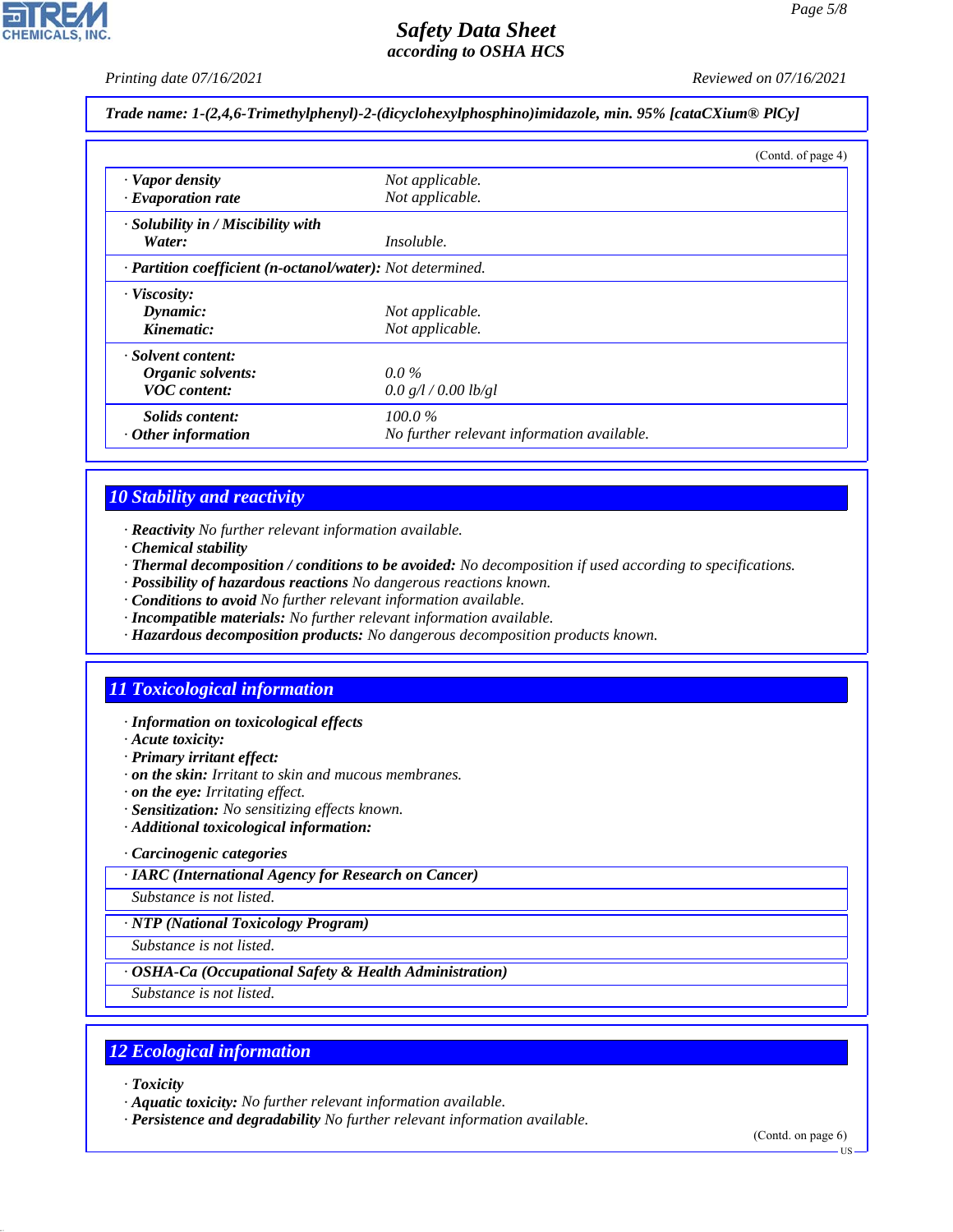*Printing date 07/16/2021 Reviewed on 07/16/2021*

*Trade name: 1-(2,4,6-Trimethylphenyl)-2-(dicyclohexylphosphino)imidazole, min. 95% [cataCXium® PlCy]*

- *· Behavior in environmental systems:*
- *· Bioaccumulative potential No further relevant information available.*
- *· Mobility in soil No further relevant information available.*
- *· Additional ecological information:*
- *· General notes: Not known to be hazardous to water.*
- *· Results of PBT and vPvB assessment*
- *· PBT: Not applicable.*
- *· vPvB: Not applicable.*
- *· Other adverse effects No further relevant information available.*

#### *13 Disposal considerations*

- *· Waste treatment methods*
- *· Recommendation:*

*Must not be disposed of together with household garbage. Do not allow product to reach sewage system.*

- *· Uncleaned packagings:*
- *· Recommendation: Disposal must be made according to official regulations.*

| <b>14 Transport information</b>                                                     |                 |
|-------------------------------------------------------------------------------------|-----------------|
| $\cdot$ UN-Number<br>· DOT, ADN, IMDG, IATA                                         | not regulated   |
| $\cdot$ UN proper shipping name<br>· DOT, ADN, IMDG, IATA                           | not regulated   |
| $\cdot$ Transport hazard class(es)                                                  |                 |
| · DOT, ADN, IMDG, IATA<br>· Class                                                   | not regulated   |
| · Packing group<br>· DOT, IMDG, IATA                                                | not regulated   |
| · Environmental hazards:<br>$\cdot$ Marine pollutant:                               | No              |
| $\cdot$ Special precautions for user                                                | Not applicable. |
| · Transport in bulk according to Annex II of<br><b>MARPOL73/78 and the IBC Code</b> | Not applicable. |
| · UN "Model Regulation":                                                            | not regulated   |

#### *15 Regulatory information*

*· Safety, health and environmental regulations/legislation specific for the substance or mixture · Sara*

*· Section 355 (extremely hazardous substances):*

*Substance is not listed.*

*· Section 313 (Specific toxic chemical listings):*

*Substance is not listed.*

44.1.1

(Contd. on page 7)



## (Contd. of page 5)

US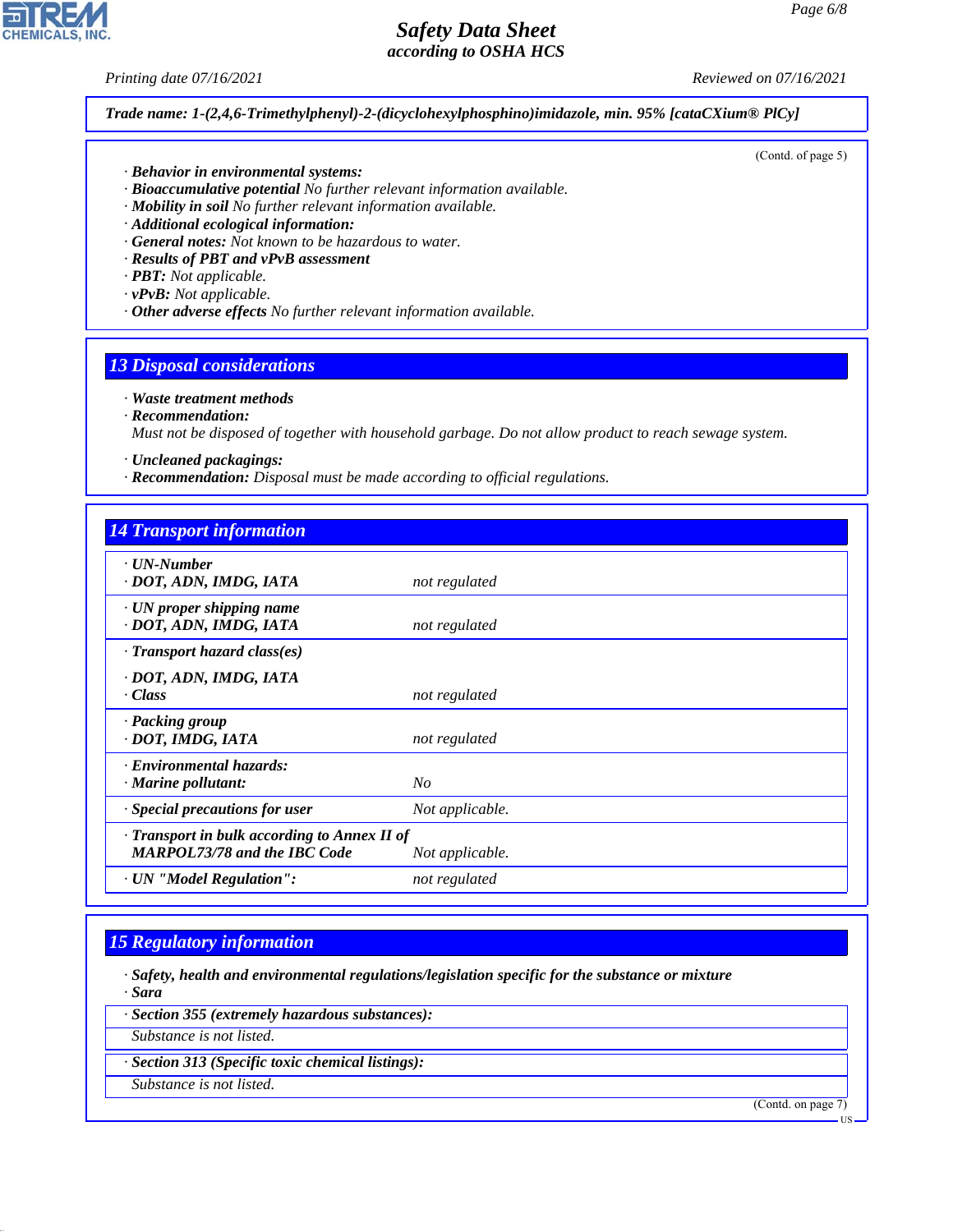*Printing date 07/16/2021 Reviewed on 07/16/2021*

*Trade name: 1-(2,4,6-Trimethylphenyl)-2-(dicyclohexylphosphino)imidazole, min. 95% [cataCXium® PlCy]*

|                                                     | · TSCA (Toxic Substances Control Act):                                                                                                                                                                                                                                                                          |
|-----------------------------------------------------|-----------------------------------------------------------------------------------------------------------------------------------------------------------------------------------------------------------------------------------------------------------------------------------------------------------------|
|                                                     |                                                                                                                                                                                                                                                                                                                 |
| Substance is not listed.                            |                                                                                                                                                                                                                                                                                                                 |
| · Proposition 65                                    |                                                                                                                                                                                                                                                                                                                 |
|                                                     | Chemicals known to cause cancer:                                                                                                                                                                                                                                                                                |
| Substance is not listed.                            |                                                                                                                                                                                                                                                                                                                 |
|                                                     | · Chemicals known to cause reproductive toxicity for females:                                                                                                                                                                                                                                                   |
| Substance is not listed.                            |                                                                                                                                                                                                                                                                                                                 |
|                                                     | · Chemicals known to cause reproductive toxicity for males:                                                                                                                                                                                                                                                     |
| Substance is not listed.                            |                                                                                                                                                                                                                                                                                                                 |
|                                                     | · Chemicals known to cause developmental toxicity:                                                                                                                                                                                                                                                              |
| Substance is not listed.                            |                                                                                                                                                                                                                                                                                                                 |
| · Carcinogenic categories                           |                                                                                                                                                                                                                                                                                                                 |
|                                                     | · EPA (Environmental Protection Agency)                                                                                                                                                                                                                                                                         |
| Substance is not listed.                            |                                                                                                                                                                                                                                                                                                                 |
|                                                     | · TLV (Threshold Limit Value established by ACGIH)                                                                                                                                                                                                                                                              |
| Substance is not listed.                            |                                                                                                                                                                                                                                                                                                                 |
|                                                     | · NIOSH-Ca (National Institute for Occupational Safety and Health)                                                                                                                                                                                                                                              |
| Substance is not listed.                            |                                                                                                                                                                                                                                                                                                                 |
| GHS label elements<br>· Hazard pictograms           | The substance is classified and labeled according to the Globally Harmonized System (GHS).                                                                                                                                                                                                                      |
| GHS07                                               |                                                                                                                                                                                                                                                                                                                 |
| · Signal word Warning                               |                                                                                                                                                                                                                                                                                                                 |
| · Hazard statements<br>H315 Causes skin irritation. | · Hazard-determining components of labeling:<br>1-(2,4,6-Trimethylphenyl)-2-(dicyclohexylphosphino)imidazole, min. 95% [cataCXium® PlCy]<br>H319 Causes serious eye irritation.<br>H335 May cause respiratory irritation.                                                                                       |
| · Precautionary statements                          |                                                                                                                                                                                                                                                                                                                 |
| P231                                                | Handle under inert gas.                                                                                                                                                                                                                                                                                         |
| P222                                                | Do not allow contact with air.                                                                                                                                                                                                                                                                                  |
| $P403 + P233$                                       | and easy to do. Continue rinsing.<br>Store in a well-ventilated place. Keep container tightly closed.                                                                                                                                                                                                           |
| P422                                                | Store contents under inert gas.                                                                                                                                                                                                                                                                                 |
| P501                                                |                                                                                                                                                                                                                                                                                                                 |
|                                                     | P305+P351+P338 If in eyes: Rinse cautiously with water for several minutes. Remove contact lenses, if present<br>Dispose of contents/container in accordance with local/regional/national/international<br>regulations.<br>· Chemical safety assessment: A Chemical Safety Assessment has not been carried out. |



44.1.1